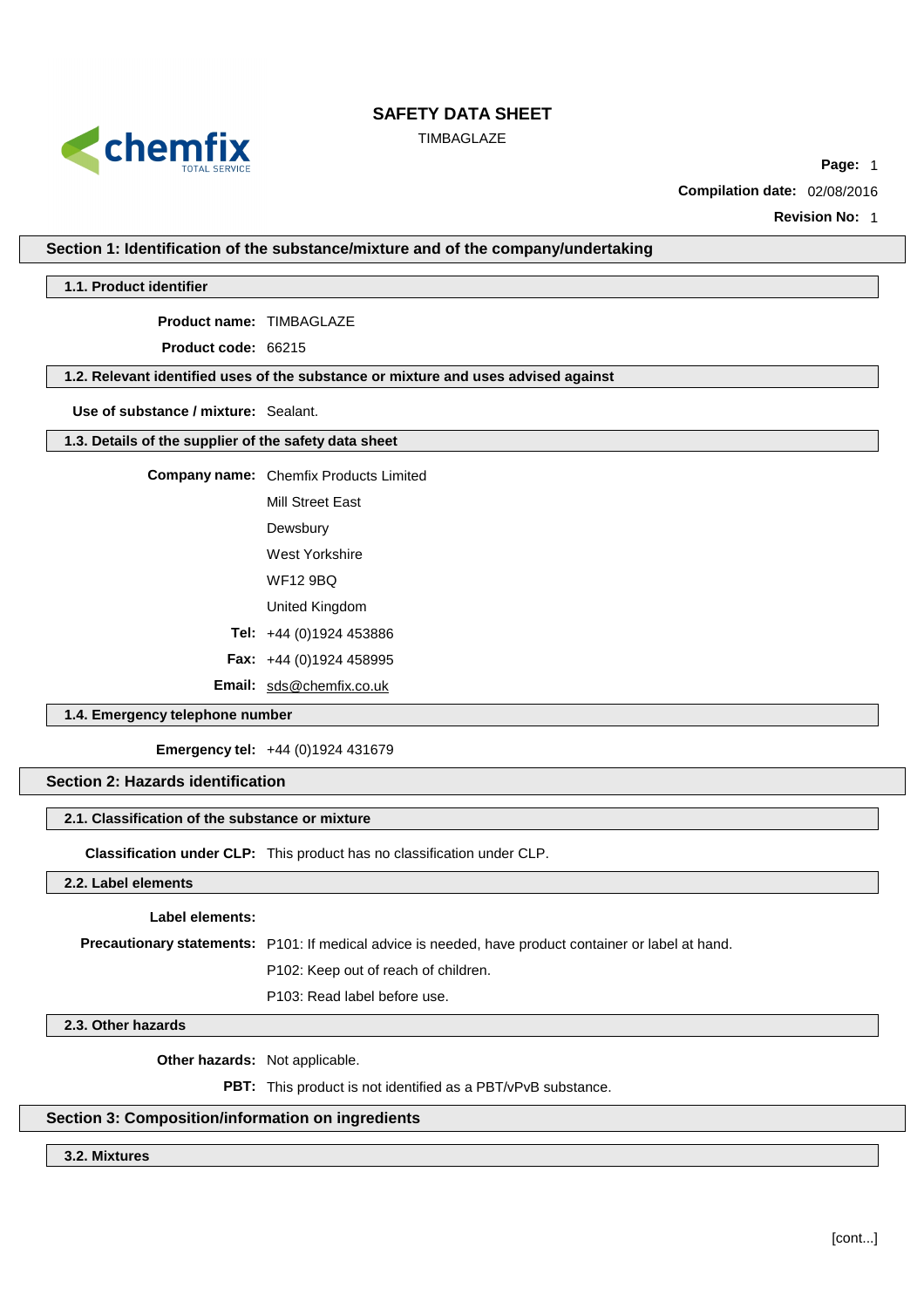**TIMBAGLAZE** 

**Page:** 2

# **Hazardous ingredients:**

#### TRIMETHOXYVINYLSILANE - REACH registered number(s): 01-2119513215-52-XXX

| <b>EINECS</b> | CAS       | PBT / WEL | CLP Classification                      | Percent |
|---------------|-----------|-----------|-----------------------------------------|---------|
| 220-449-8     | 2768-02-7 |           | STOT SE 3: H335; Eye Irrit. 2: H319;    | l-3%    |
|               |           |           | Flam. Lig. 2: H225; Skin Irrit. 2: H315 |         |

# **Section 4: First aid measures**

**4.1. Description of first aid measures**

**Skin contact:** Remove all contaminated clothes and footwear immediately unless stuck to skin. Wash immediately with plenty of soap and water. Consult a doctor.

**Eye contact:** Bathe the eye with running water for 15 minutes. Consult a doctor.

**Ingestion:** Wash out mouth with water. Consult a doctor.

**Inhalation:** Move to fresh air in case of accidental inhalation of vapours. Consult a doctor.

#### **4.2. Most important symptoms and effects, both acute and delayed**

**Skin contact:** There may be mild irritation at the site of contact.

**Eye contact:** There may be irritation and redness.

**Ingestion:** It is unlikely that this substance will be swallowed due to its physical properties.

**Inhalation:** No symptoms.

**Delayed / immediate effects:** Not applicable.

**4.3. Indication of any immediate medical attention and special treatment needed**

**Immediate / special treatment:** Show this safety data sheet to the doctor in attendance.

# **Section 5: Fire-fighting measures**

**5.1. Extinguishing media**

**Extinguishing media:** Suitable extinguishing media for the surrounding fire should be used. Dry chemical

powder.

#### **5.2. Special hazards arising from the substance or mixture**

**Exposure hazards:** Not applicable.

**5.3. Advice for fire-fighters**

**Advice for fire-fighters:** Wear self-contained breathing apparatus. Wear protective clothing to prevent contact

with skin and eyes.

# **Section 6: Accidental release measures**

# **6.1. Personal precautions, protective equipment and emergency procedures**

**Personal precautions:** Refer to section 8 of SDS for personal protection details.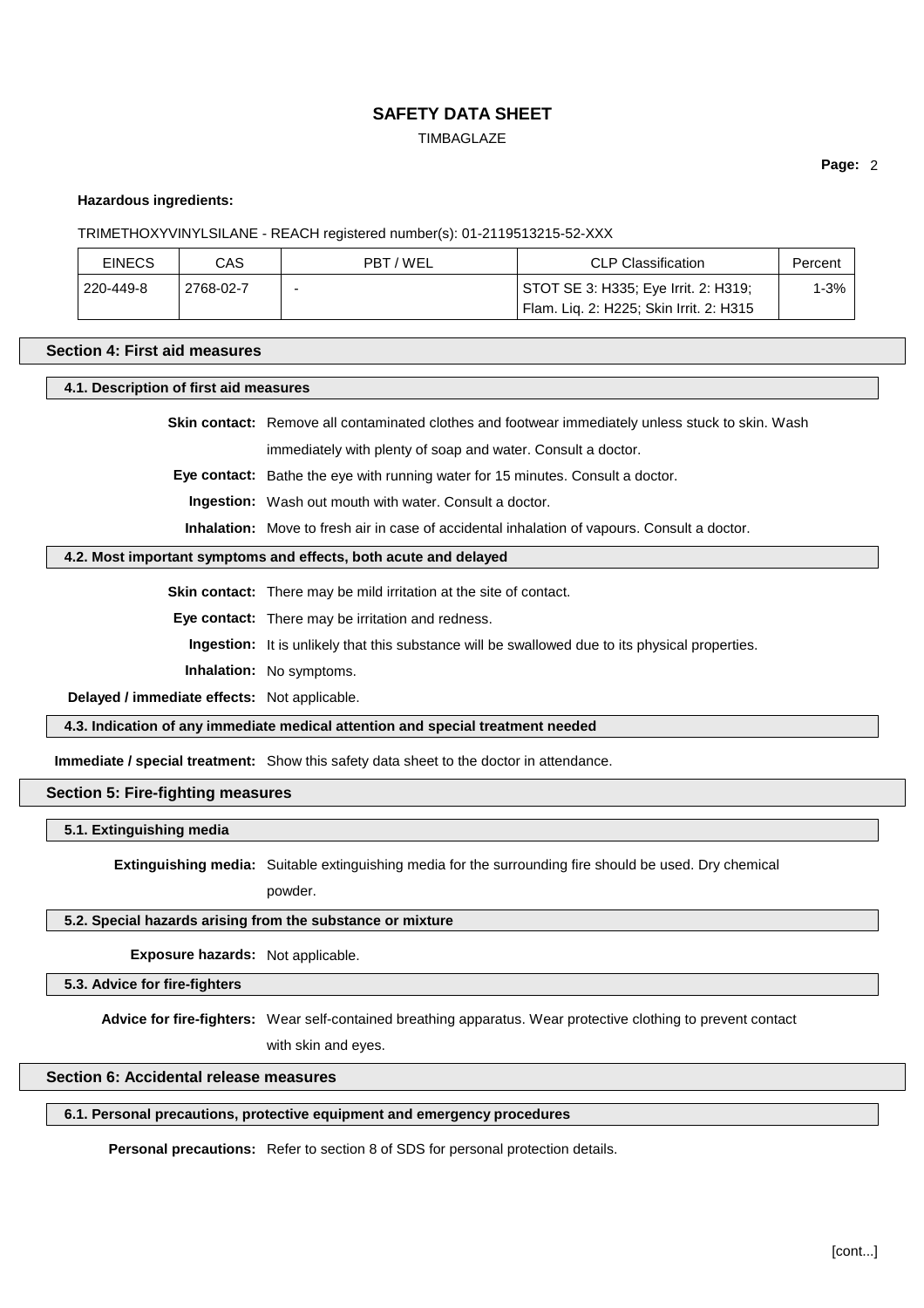#### TIMBAGLAZE

**Page:** 3

#### **6.2. Environmental precautions**

**Environmental precautions:** Do not discharge into drains or rivers.

# **6.3. Methods and material for containment and cleaning up**

**Clean-up procedures:** Absorb into dry earth or sand. Transfer to a suitable container.

#### **6.4. Reference to other sections**

**Reference to other sections:** Refer to section 13 of SDS.

# **Section 7: Handling and storage**

#### **7.1. Precautions for safe handling**

**Handling requirements:** Ensure there is sufficient ventilation of the area. Avoid direct contact with the substance.

### **7.2. Conditions for safe storage, including any incompatibilities**

**Storage conditions:** Store in a cool, well ventilated area. Keep container tightly closed. Keep away from direct

sunlight. Maximum storage temperature :30 c

**Suitable packaging:** Must only be kept in original packaging.

### **7.3. Specific end use(s)**

**Specific end use(s):** Building and construction work (SU19).

# **Section 8: Exposure controls/personal protection**

#### **8.1. Control parameters**

**Workplace exposure limits:** No data available.

# **DNEL/PNEC Values**

**DNEL / PNEC** No data available.

**8.2. Exposure controls**

| Engineering measures: Ensure there is sufficient ventilation of the area.                                     |
|---------------------------------------------------------------------------------------------------------------|
| <b>Respiratory protection:</b> Breathing protection is required in inadequately ventilated places.            |
| <b>Hand protection:</b> Protective gloves. Nitrile gloves. EN 374 Before use, the protective gloves should be |
| tested in any case for its specific work-station suitability.                                                 |
| <b>Eye protection:</b> Safety glasses. EN166                                                                  |
| <b>Skin protection:</b> Protective clothing. EN 340:2003                                                      |
| Environmental: Ensure all engineering measures mentioned in section 7 of SDS are in place.                    |

# **Section 9: Physical and chemical properties**

# **9.1. Information on basic physical and chemical properties**

**State:** Paste **Colour:** Black **Odour:** Characteristic odour **Also soluble in:** Most organic solvents.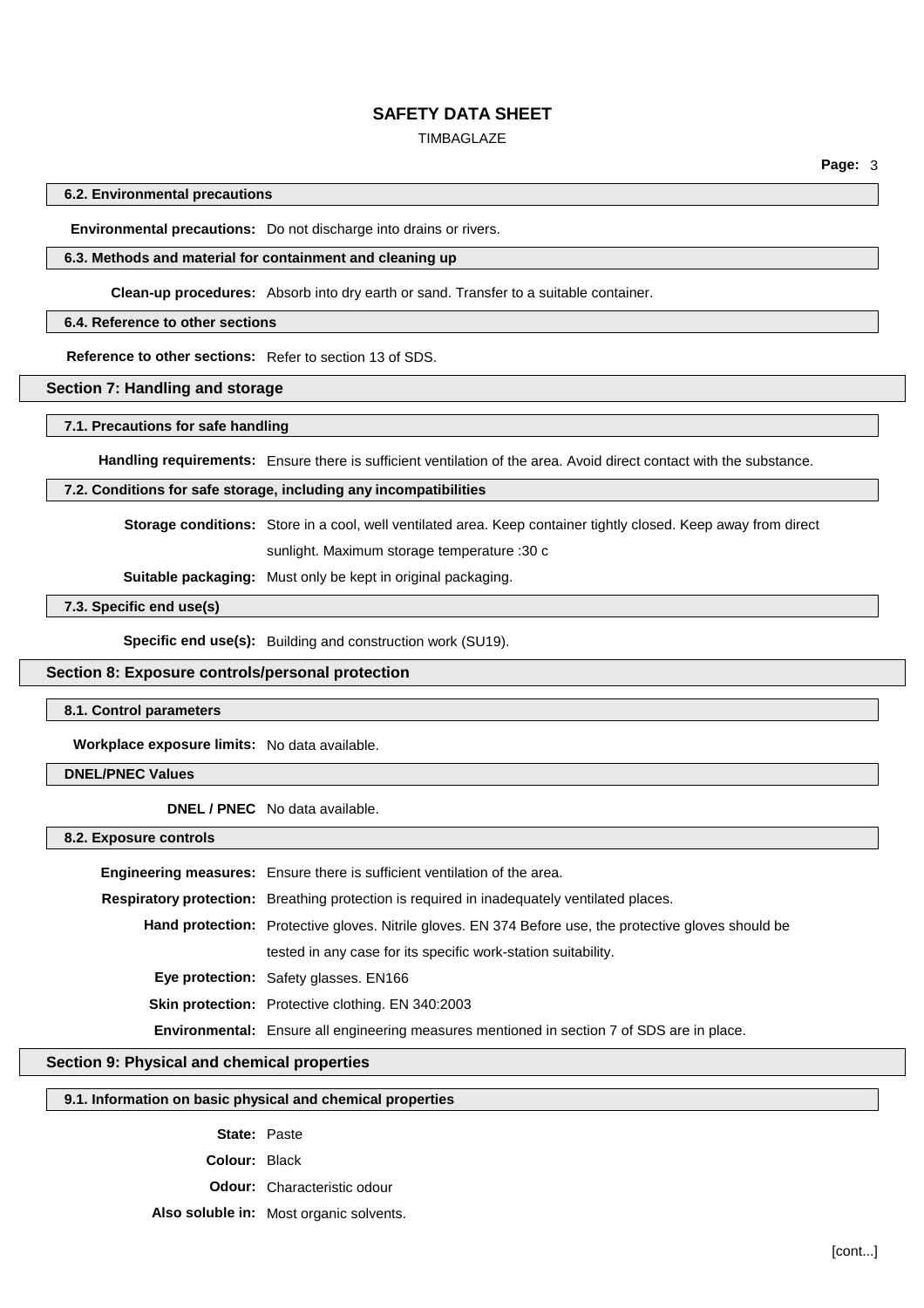TIMBAGLAZE

**Boiling point/range°C:** 132 **Relative density:** 1.02

**Page:** 4

**9.2. Other information**

**Other information:** No fire hazard.

**Section 10: Stability and reactivity**

**10.1. Reactivity**

**Reactivity:** Stable under recommended transport or storage conditions.

**10.2. Chemical stability**

**Chemical stability:** Stable under normal conditions.

### **10.3. Possibility of hazardous reactions**

**Hazardous reactions:** Hazardous reactions will not occur under normal transport or storage conditions.

**10.4. Conditions to avoid**

**Conditions to avoid:** Direct sunlight. Heat.

**10.5. Incompatible materials**

**Materials to avoid:** Not applicable.

**10.6. Hazardous decomposition products**

**Haz. decomp. products:** In combustion emits toxic fumes.

### **Section 11: Toxicological information**

# **11.1. Information on toxicological effects**

**Toxicity values:**

| Route | Species           | Test | /alue | Units |
|-------|-------------------|------|-------|-------|
| ORAL  | DAT<br>$\sqrt{2}$ | LD50 | 7340  | mg/kg |

**Symptoms / routes of exposure**

**Skin contact:** There may be mild irritation at the site of contact.

**Eye contact:** There may be irritation and redness.

**Ingestion:** It is unlikely that this substance will be swallowed due to its physical properties.

**Inhalation:** No symptoms.

**Delayed / immediate effects:** Not applicable.

**Other information:** Not applicable.

**Section 12: Ecological information**

**12.1. Toxicity**

**Ecotoxicity values:** No data available.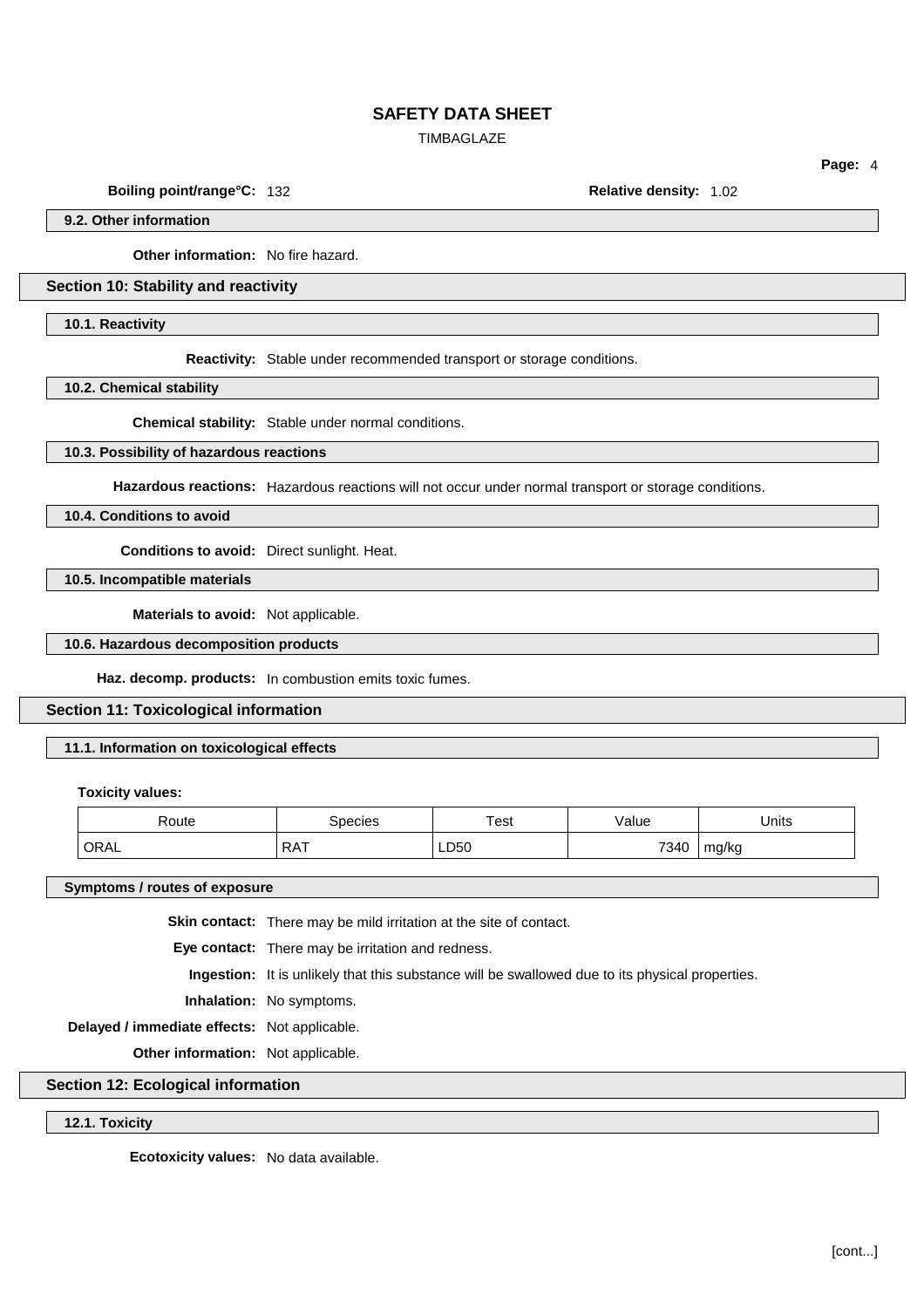### TIMBAGLAZE

**Page:** 5

### **12.2. Persistence and degradability**

**Persistence and degradability:** Not biodegradable.

## **12.3. Bioaccumulative potential**

**Bioaccumulative potential:** No data available.

**12.4. Mobility in soil**

**Mobility:** No data available.

# **12.5. Results of PBT and vPvB assessment**

**PBT identification:** This product is not identified as a PBT/vPvB substance.

# **12.6. Other adverse effects**

**Other adverse effects:** No data available.

**Section 13: Disposal considerations**

### **13.1. Waste treatment methods**

**Disposal operations:** Small quantities of the product can be mixed and allowed to cure, then can be disposed as solid waste. **Waste code number:** 08 04 10 **Disposal of packaging:** Dispose of as normal industrial waste. **NB:** The user's attention is drawn to the possible existence of regional or national regulations regarding disposal.

# **Section 14: Transport information**

**Transport class:** This product does not require a classification for transport.

# **Section 15: Regulatory information**

**15.1. Safety, health and environmental regulations/legislation specific for the substance or mixture**

#### **Specific regulations:** Not applicable.

### **15.2. Chemical Safety Assessment**

**Chemical safety assessment:** A chemical safety assessment has not been carried out for the substance or the mixture

# by the supplier.

#### **Section 16: Other information**

| <b>Other information</b> |                                                                                                               |        |
|--------------------------|---------------------------------------------------------------------------------------------------------------|--------|
|                          | <b>Other information:</b> This safety data sheet is prepared in accordance with Commission Regulation (EU) No |        |
|                          | 453/2010.                                                                                                     |        |
|                          | * indicates text in the SDS which has changed since the last revision.                                        |        |
|                          | <b>Phrases used in s.2 and s.3:</b> H225: Highly flammable liquid and vapour.                                 |        |
|                          | H315: Causes skin irritation.                                                                                 |        |
|                          | H319: Causes serious eye irritation.                                                                          |        |
|                          | H335: May cause respiratory irritation.                                                                       | [cont] |